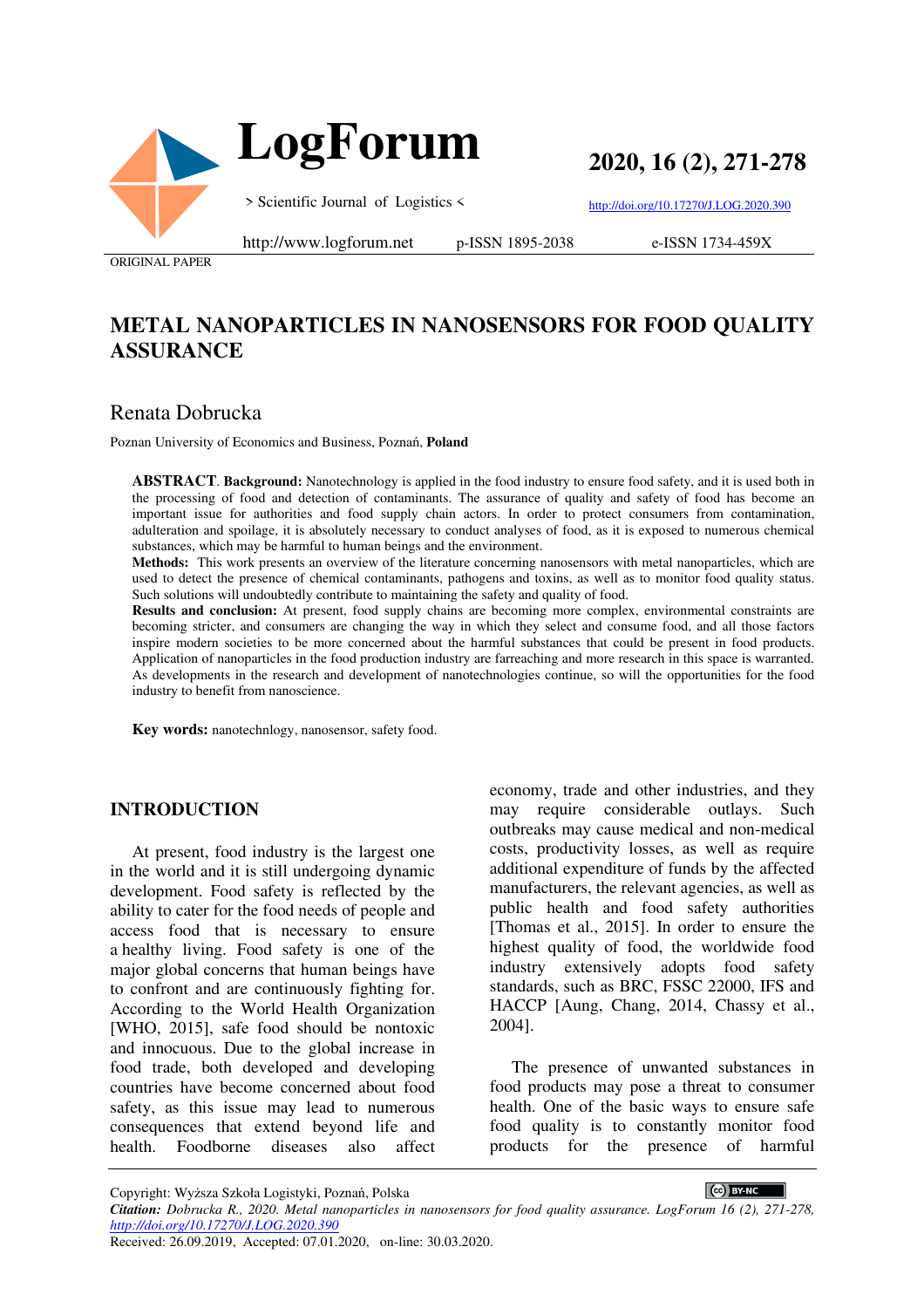substances and pathogenic parasites, bacteria, viruses and prions. With the constant improvement of food testing methods and control programs, the threat to consumers is becoming significantly weaker. The control tests of chemical residues in food not only protect consumer health but also help to comply with the requirements of international food trade. Although traditional methods for identifying chemical residues in food are relatively sensitive and specific for the detection of microorganisms and tested analytes, most of these tests are laborious and time-consuming [Gracias and McKillip, 2004, Zhao et al., 2014], which makes them incompatible for point-of care testing.

According to King [2018], nanotechnology has emerged as a technological advancement to develop and transform the agrifood sector, with the potential to increase global food production, in addition to the nutritional value, quality and safety of food. Detection methods that employ nanotechnology have some advantages that can make them more beneficial than traditional laboratory methods. The use of nanoparticles combined with electrochemical or optical detection methods leads to the development of fast, sensitive and costeffective procedures that allow for miniaturization and automation for point-ofcare testing. Within the last ten years, we have witnessed some promising developments in modern nanotechnology and its application. Thanks to their unique characteristics, nanoparticles can be used in order to develop highly sensitive strategies for detecting contaminants [Krishna et al., 2018].

### **NANOSENSORS TO DETECT THE PRESENCE OF CHEMICAL CONTAMINANTS**

Metal nanoparticles are applied in the production of nanosensors for detecting the presence of chemical compounds or pesticides. One example of the use of metal nanoparticles is the development of nanosensors for detecting melamine. Melamine is an aromatic compound that belongs to the amine group. It is a derivative of triazine and a trimer of cyanamide. It is used to produce melamine resins, which are applied in the manufacturing

of household items, decorative laminates, glues, paints and lacquers. Due to the high nitrogen content [66% of mass], it was used to obtain a falsely high protein content in the analyses of animal feed and food products. Since the mass poisoning of children in China due to the presence of melamine in powdered milk, there have been introduced strict controls of melamine content in food. Wu et al. [2015] proposed a nanosensor for detecting the presence of melamine on the basis of energetic transitions related to the fluorescence between gold nanoparticles.

A similar sensor was created by Kumar et al. [2014]. It contained gold nanoparticles stabilized with sodium citrate. The presence of melamine in the tested samples led to the aggregation of gold nanoparticles and, in turn, a visible change in color. Another group of scientists [Ai et al., 2009] proposed a nanosensor in which gold nanoparticles reacted with a derivative of cyanuric acid. That derivative selectively bonded with melamine by means of hydrogen bonds. After bonding with melamine, the aggregated gold nanoparticles changed their color from red to blue.

Metal nanoparticles undoubtedly make it easier to examine detergent residues in food products, whose presence is inadvisable due to the high food safety standards. Kumar et al. [2016] used gold nanoparticles to develop a m in milk for children. The sensor works in such a way that gold nanoparticles are stabilized due to electrostatic repulsion among negatively charged citrate ions on the surface, preventing them from aggregation. The addition of inducer to gold nanoparticles neutralizes the surface charge and causes aggregation, which is reflected in color change of the solution from red to purple. It was observed that the aggregation of nanoparticles was impeded in the presence of anionic detergents and HCl, so the solution remained red.

For example, Zheng et al. [2018] used graphene-Au nanoparticles to develop the sensor of 4-nonylphenol in milk and its packaging materials. The studies carried out by the scientists showed that 4-nonylphenol was found in many food products, including vegetables, fruit, grains and drinks, and its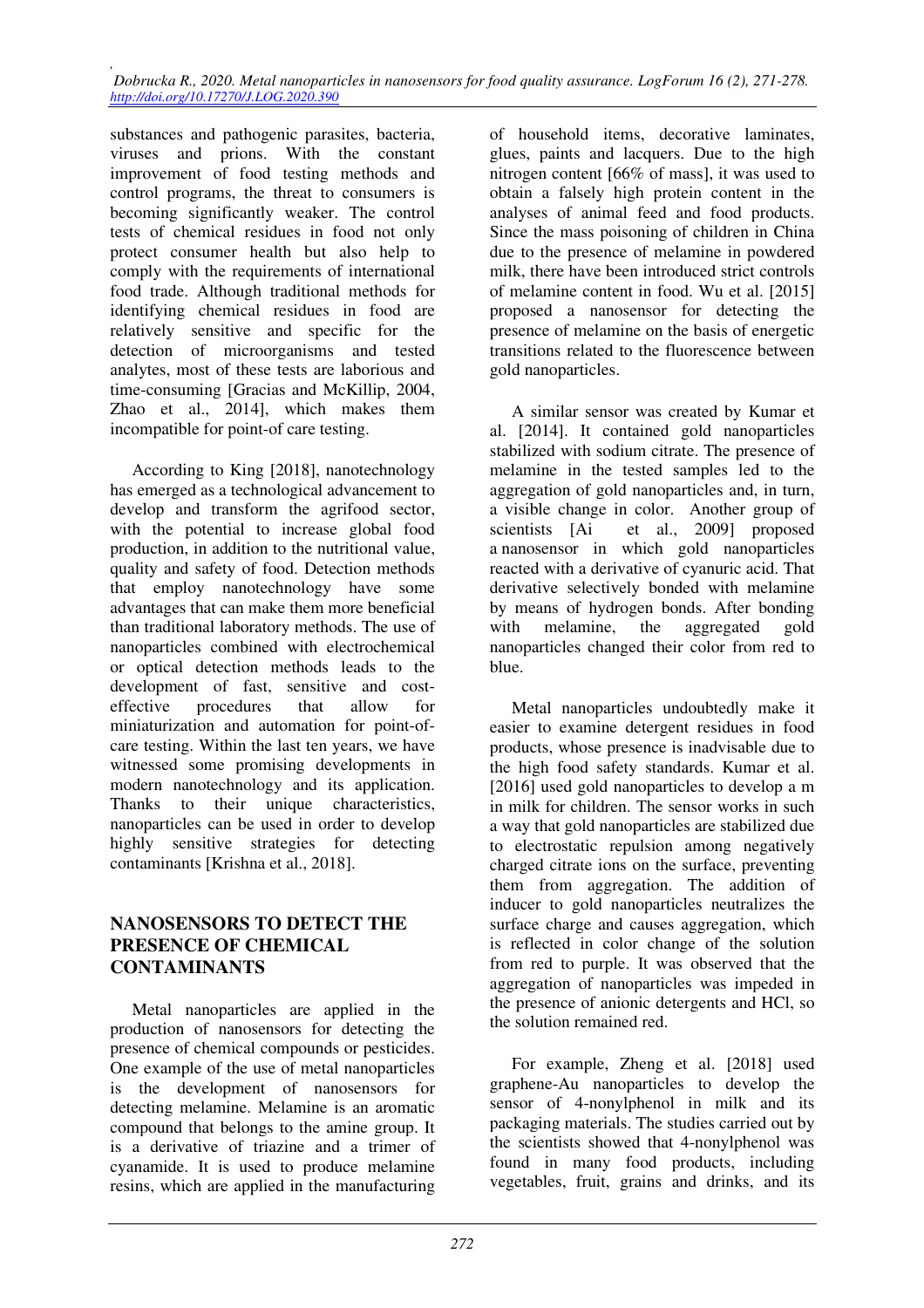main source was probably the packaging material. Therefore, it was very important to develop an effective and fast method for identifying 4-nonylphenol in the product and its packaging. Authors created the electrochemical sensor by depositing poly[paminothiophenol] film on an electrode modified with graphene-Au nanoparticles. The developed sensor was characterized by higher sensitivity and selectivity.

Another sensor has been developed by Shim et al. [2018]. The authors employed dendritic platinum nanoparticles to create a sensor designed for bisphenol A [BPA] detection, which may be used to assess the quality of packaged food and BPA migration from the packaging.

### **NANOSENSORS TO DETECT THE PRESENCE OF PATHOGENS AND TOXINS**

The achievements in nanotechnology also offer technological solutions that make it possible to detect pathogens and toxins in food. Usually, they are based on the optical or electronic characteristics of nanomaterials [Valdes et al. 2009, Leonard et al. 2003]. Kalele et al. [2006] conjugated rabbit immunoglobulins G [IgG] with silver nanoparticles in order to quickly and selectively detect E. coli in the range of 5-109 by monitoring the shifts of the SPR band in the presence of E. coli cells. Wang et al. [2015] prepared an electrochemical immunosensor for E. coli 0157:H7 detection without any pretreatment. Proposed sensor was consisted of magnetic separation using antibodyfunctionalized MNPs and electrochemical reporters using lead sulfide nanoparticles linked to polyclonal antibody-functionalized Au nanoparticles. Dungchai et al. [2008] used gold nanoparticles to develop an effective immunological method for identifying S. typhimurium.

Moreover, nanosensors have been developed for the detection of a number of foodborne pathogens relevant to the poultry industry. Nanosensors have been designed to detect and quantify many types of analytes

relevant to the meat industry, including gasses, vapors and ions, small organic molecules, biomolecules, and a range of foodborne pathogens [King et al.2018]. Liu et al. [2015] described the application of nanosensors for the detection of biogenic amines (i.e. putrescine, cadaverine) in the monitoring of spoilage in raw chicken meat.

Joo research group [2012] developed an easy and sensitive method for detecting pathogenic bacteria in milk. Salmonella bacteria present in milk were captured by antibodies coupled with magnetic nanoparticles and separated from analyte samples by means of an external magnetic field. The complexes of nanoparticles and Salmonella were dispergated in the buffer solution and then immobilized with the use of TiO2 nanoparticles, which absorbed UV light. As the intensity of light absorption was inversely proportional to the concentration of Salmonella, the test was highly sensitive to low concentrations of the bacteria. The discovered detection limit of the bacteria in milk was 100 cfu ml-1. Yuan et al. [2014] developed a visible detection method for Salmonella Typhimurium based on AuNPs labeling and silver enhancement signal amplification.

Staphylococcus enterotoxins are a family of proteins produced by some strains of S. ureus. Those toxins are characterized by resistance to heat, resistance to enzymatic proteolysis as well as mitogenic properties. In order to detect staphylococcus enterotoxins in food, Yang et al. [2009] developed an immunological nanosensor with gold nanoparticles based on enhanced chemiluminescence [ECL]. Chudobova research group [2015] developed a 3D-printed chip for detection of methicillinresistant Staphylococcus aureus by measuring the color change, caused by the noncrosslinking aggregation phenomenon of DNA-functionalized AuNPs when mecA gene reacted with the AuNP probes.

### **NANOSENSORS FOR MONITORING FOOD QUALITY STATUS**

Nanomaterials are also applied to monitor the freshness of food. The literature presents numerous examples of fish, fruit or meat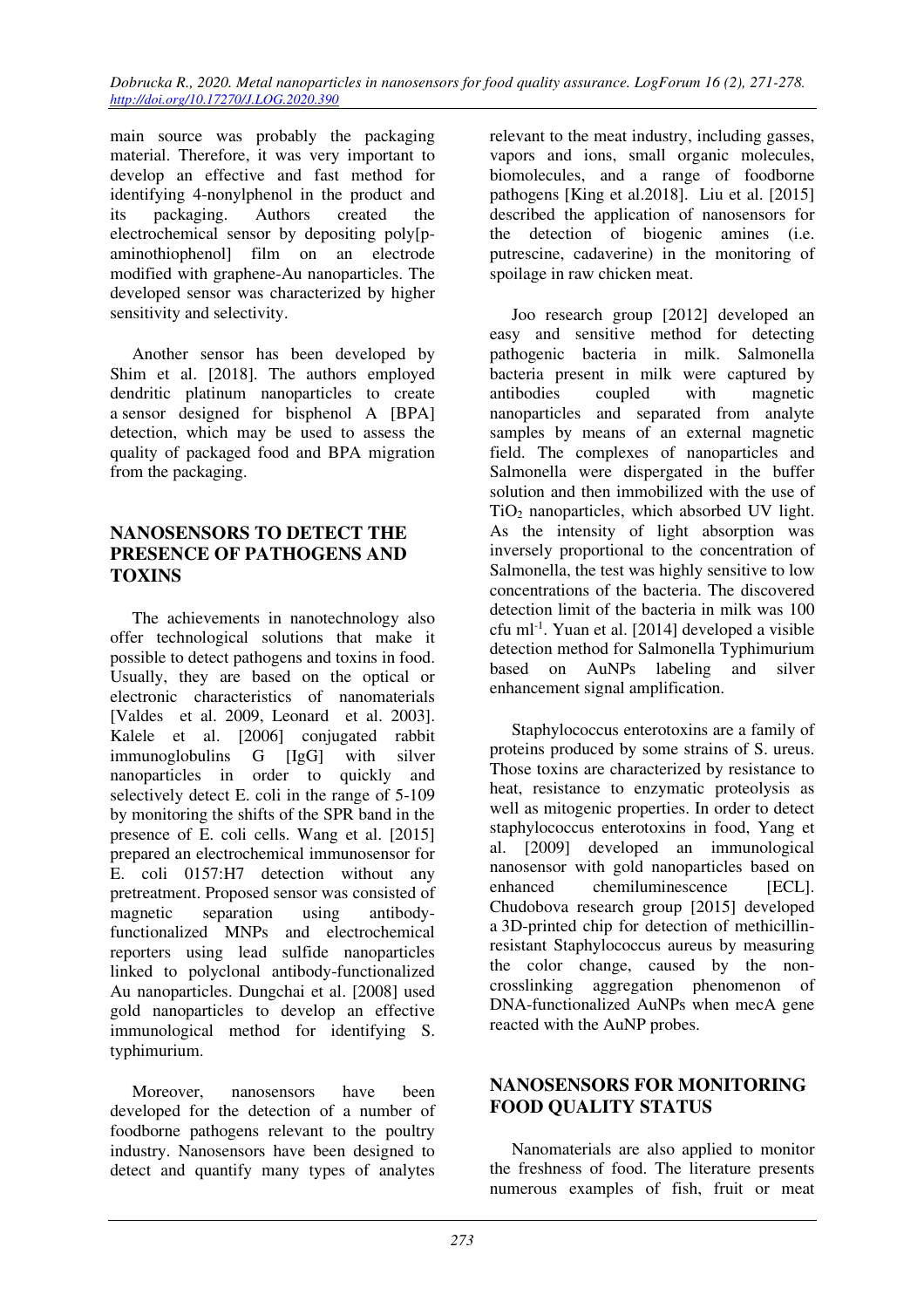freshness sensors. Chen at el. [2017] developed a visual sensor for monitoring the freshness of fish. The authors based the structure of the indicator on the presence of hypoxanthine, the end product of purine metabolism that is produced in the course of decay of animal meat. In their method, hypoxanthine reacted with dissolved oxygen in order to produce  $H_2O_2$  in the presence of xanthine oxidase. Gold nanoparticles detected by  $H_2O_2$  in the presence of  $Fe<sup>2+</sup>$  caused a visible change in the indicator's color. Different concentrations of hypoxanthine caused the sensor to change its color.

Albelda et al. [2017] designed a sensor of meat freshness. The authors used a graphene–  $TiO<sub>2</sub>$  composite, which formed a beneficial microenvironment for the oxidation of xanthine oxidase. To develop a freshness sensor, the group of Zhang et al. [2008] used a  $SnO<sub>2</sub> - ZnO$  nanocomposite. The sensor was highly sensitive and it quickly reacted to trimethylamines present in the tested samples. As xanthines are the product of purine decomposition, the sensor may be used to predict the shelf life of meat and fish.

Another sensor was developed by Devi et al. [2012]. Their xanthine sensor was based on chitosan modified with ZnO nanoparticles on a multi-layer system of carbon nanotubes in a polyaniline matrix, on which xanthine oxidase was bonded by means of a covalent bond. The lower xanthine detection limit indicated by the sensor was 0.1 mM. In 2013, the same research group proposed a biosensor with xanthine oxidase immobilized with the use of silver nanoparticles. The authors proved that the presence of silver nanoparticles increased the stability of xanthine oxidase activity during storage at room temperature for about 60 days [Devi et al., 2013].

Zheng et al. [2010] used silver and gold nanoparticles to develop a vanillin sensor. The presence of nanoparticles increased the sensitivity of the sensor by five times. Another solution was proposed by Dridi et al. [2015] – they created a stable biosensor with gold nanoparticles for direct conductometric detection of ochratoxin A [OTA], i.e. mycotoxin, in olive oil samples. In the food industry, an electronic nose and tongue are used to assess and classify raw materials and finished products. They help to assess the sensory properties of food, its durability, and changes that occur throughout storage. They are also used to monitor the respective stages of production, as well as to identify food preservation processes. Ghasemi Varnamkhastia et al. [2011] presented the possibility of using an electronic nose and tongue in the brewing industry in order to assess the quality of beer, especially during fermentation. An electronic nose was used to identify the contamination of grains with fungi, and to detect the presence of Ganoderma boninense on oil palm trunks [Abdullah et al., 2011]. Zhang et al. [2006] used an electronic nose to characterize 17 commercial vinegars. The nose contained nine sensors with ZnO nanoparticles doped with  $MnO_2$ , TiO<sub>2</sub>, V<sub>2</sub>O<sub>5</sub>, Bi<sub>2</sub>O<sub>3</sub>, W and Ag, as well as fly ashes.

# **CONCLUSIONS**

From the consumer's point of view, food safety is the most important feature of quality. The current legal conditions impose strict requirements on food manufacturers and all other entities in the food chain, thanks to which consumers can feel safe on the food product market. One of the greatest threats to food is contamination. Society's health and correct development depend on access to food that is not contaminated. Early and accurate detection of contamination is prerequisite for preventing, controlling and mitigating the impact of potential outbreaks. This work has presented nanosensors for detecting the presence of: a] chemical contamination, b] pathogens and toxins, and c] monitoring food quality status. The use of nanosensors will undoubtedly help to maintain food quality.

#### **ACKNOWLEDGMENTS AND FUNDING SOURCE DECLARATION**

Research on synthesis financed from grant for young researchers in 2016 of the Ministry of Science and Higher Education.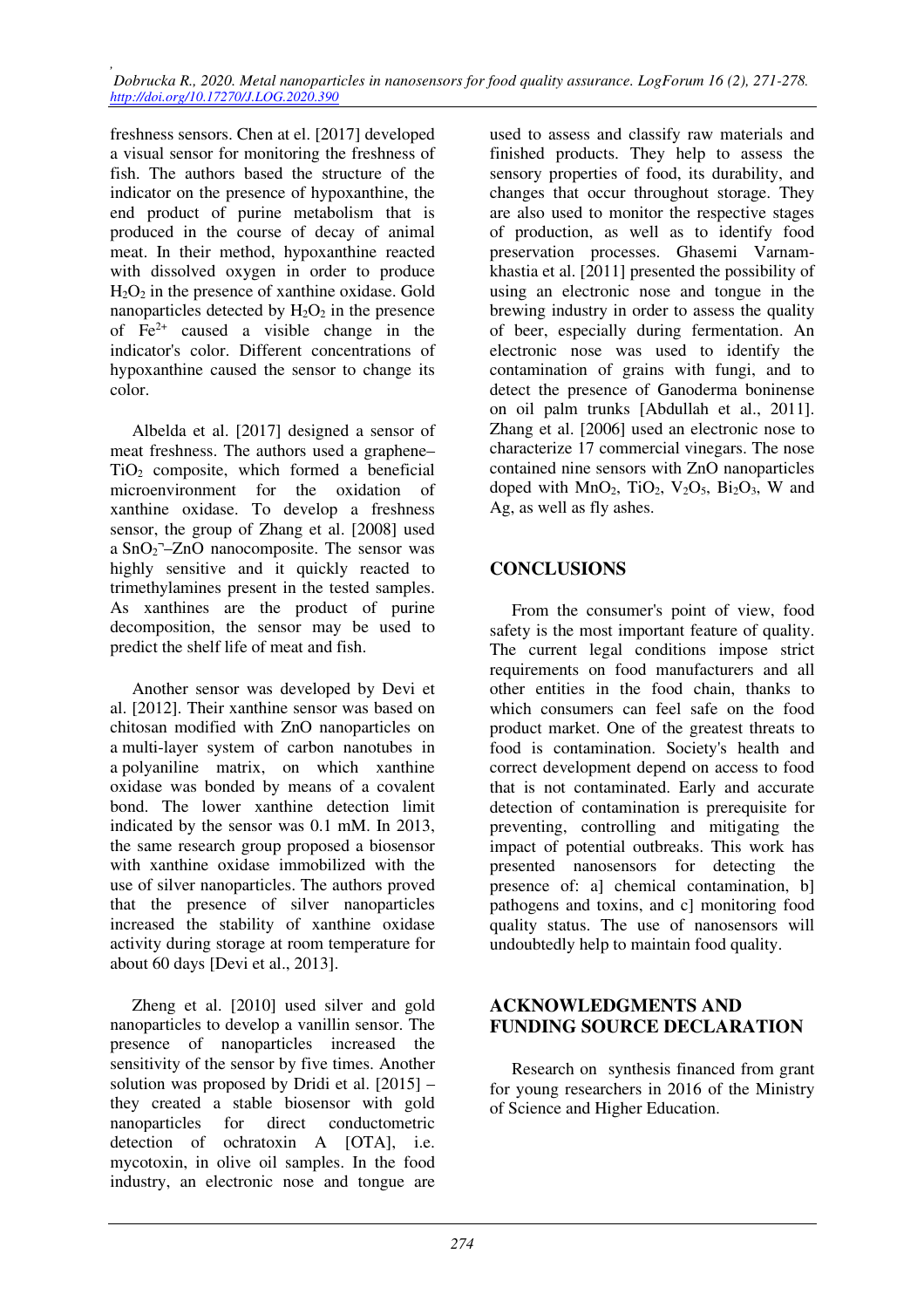*Dobrucka R., 2020. Metal nanoparticles in nanosensors for food quality assurance. LogForum 16 (2), 271-278. http://doi.org/10.17270/J.LOG.2020.390* 

## **REFERENCES**

- Abdullah A.H., Adom A.H., Ahmad M.N., Saad M.A., Tan E.S., Fikri N.A., Zakaria A. 2011. Electronic nose system for Ganoderma detection. Sensor Letters, 9[1], 353-358. http://doi.org/10.1166/sl.2011.1479
- Ai K., Liu Y., Lu L., 2009. Hydrogen-bonding recognition-induced color change of gold nanoparticles for visual detection of melamine in raw milk and infant formula. Journal of the American Chemical Society, 131[27], 9496-9497. http://doi.org/10.1021/ja9037017
- Albelda J.A., Uzunoglu A., Santos G.N.C., Stanciu L.A., 2017. Graphene-titanium dioxide nanocomposite based hypoxanthine sensor for assessment of meat freshness. Biosensors and Bioelectronics, 89, 518-524. http://doi.org/10.1016/j.bios.2016.03.041
- Aung M.M., Chang Y.S., 2014. Temperature management for the quality assurance of a perishable food supply chain. Food Control, 40, 198-207. http://doi.org/10.1016/j.foodcont.2013.11.0 16
- Bi J., 2019. Electrodeposited silver nanoflowers as sensitive surface-enhanced Raman scattering sensing substrates. Materials Letters, 236, 398-402. http://doi.org/10.1016/j.matlet.2018.10.138
- Chassy B., Hlywka J.J., Kleter G.A., Kok E.J., Kuiper H.A., McGloughlin M., 2004. Nutritional and safety assessments of foods and feeds nutritionally improved through biotechnology: an executive summary. Comprehensive reviews in food science and food safety, 3[2], 38-104.
- Chen Z., Lin Y., Ma X., Guo L., Qiu B., Chen G., Lin Z., 2017. Multicolor biosensor for fish freshness assessment with the naked eye. Sensors and Actuators B: Chemical, 252, 201-208.
	- http://doi.org/10.1016/j.snb.2017.06.007
- Chudobova D., Cihalova K., Skalickova S., Zitka J., Rodrigo M.A., Milosavljevic V., Hynek D., Kopel P., Vesely R., Adam V., Kizek R., 2015. Electrophoresis [36], 457- 466. http://doi.org/10.1002/elps.201400321
- Devi R., Yadav S., Pundir C.S., 2012. Amperometric determination of xanthine in fish meat by zinc oxide nanoparticle/ chitosan/multiwalled carbon nanotube/polyaniline composite film bound xanthine oxidase. Analyst, 137 [3], 754 -759. http://doi.org/10.1039/C1AN15838D
- Devi R., Batra B., Lata S., Yadav S., Pundir C. S., 2013. A method for determination of xanthine in meat by amperometric biosensor based on silver nanoparticles /cysteine modified Au electrode. Process Biochemistry, 48 [2], 242-249. http://doi.org/10.1016/j.procbio.2012.12.00 9
- Dridi F., Marrakchi M., Gargouri M., Garcia-Cruz A., Dzyadevych S., Vocanson F., Lagarde F., 2015. Thermolysin entrapped in a gold nanoparticles/polymer composite for direct and sensitive conductometric biosensing of ochratoxin A in olive oil. Sensors and Actuators B: Chemical, 221, 480-490. http://doi.org/10.1016/j.snb.2015.06.120
- Dwiecki K., Nogala-Kalucka M., Polewski K., 2014. Application of quantum dots for the determination of ingredients and food contaminants. Food Science Technology Quality, 21[3].
- Dungchai W., Siangproh W., Chaicumpa W., Tongtawe P., Chailapakul O., 2008. Salmonella typhi determination using voltammetric amplification of nanoparticles: a highly sensitive strategy for metalloimmunoassay based on a copper-enhanced gold label. Talanta, 77[2], 727-732. http://doi.org/10.1016/j.talanta.2008.07.014
- Galian R.E., de la Guardia M., 2009. The use of quantum dots in organic chemistry. TrAC Trends in Analytical Chemistry, 28[3], 279-291.

http://doi.org/10.1016/j.trac.2008.12.001

Gao M.X., Liu C.F., Wu Z.L., Zeng Q.L., Yang X.X., Wu W.B., Huang C.Z., 2013. A surfactant-assisted redox hydrothermal route to prepare highly photoluminescent carbon quantum dots with aggregationinduced emission enhancement properties. Chemical Communications, 49[73], 8015- 8017.

http://doi.org/10.1039/C3CC44624G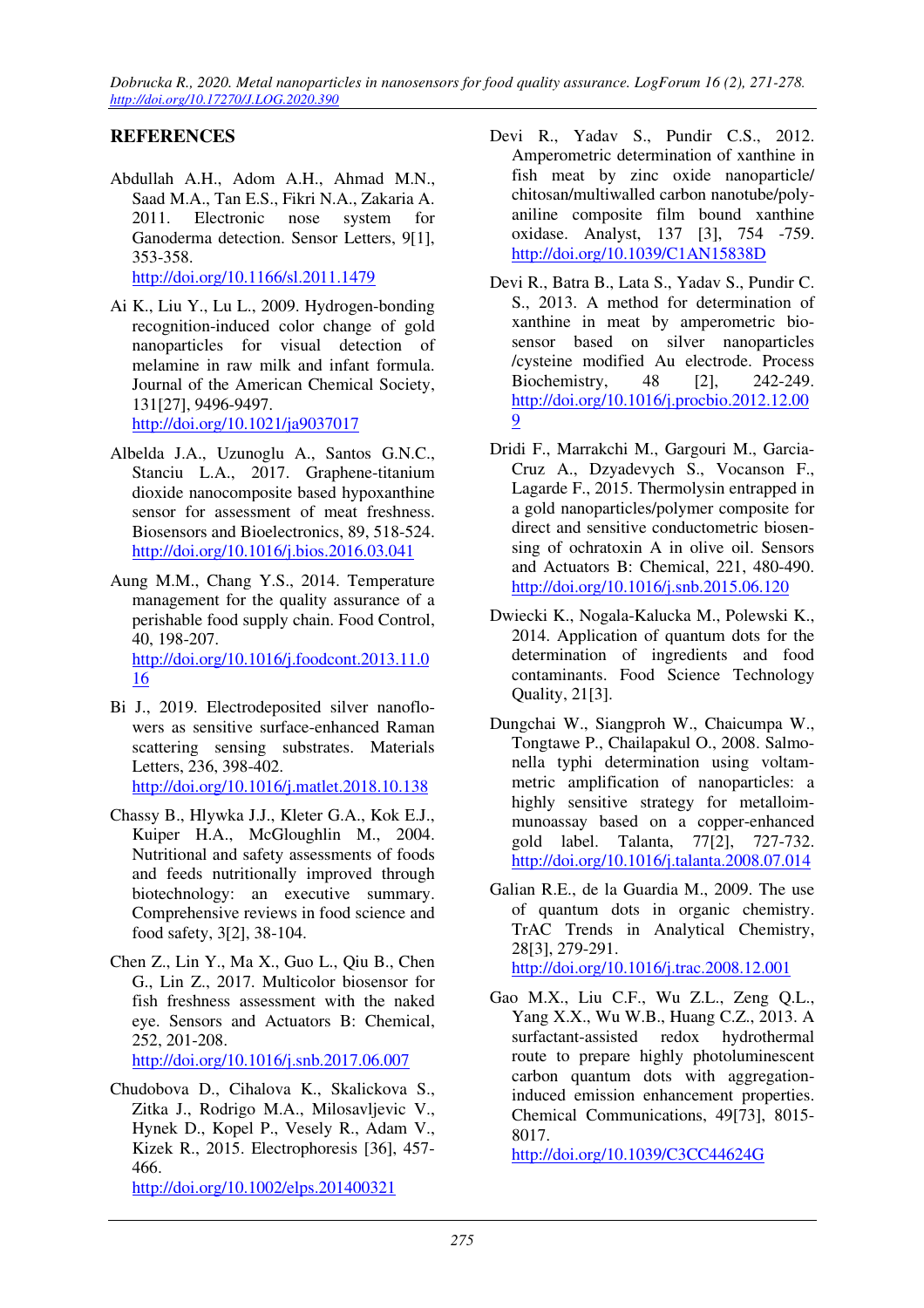*, Dobrucka R., 2020. Metal nanoparticles in nanosensors for food quality assurance. LogForum 16 (2), 271-278. http://doi.org/10.17270/J.LOG.2020.390* 

- Ghasemi-Varnamkhasti M., Mohtasebi S.S., Rodriguez-Mendez M.L., Siadat M., Ahmadi H., Razavi S.H., 2011. Electronic and bioelectronic tongues, two promising analytical tools for the quality evaluation of non alcoholic beer. Trends in Food Science & Technology, 22[5], 245-248. http://doi.org/10.1016/j.tifs.2011.01.003
- Gracias K.S., McKillip J.L., 2004. A review of conventional detection and enumeration methods for pathogenic bacteria in food. Canadian journal of microbiology, 50[11], 883-890.

http://doi.org/10.1139/w04-080

Joo J., Yim C., Kwon D., Lee J., Shin H.H., Cha H.J., Jeon S., 2012. A facile and sensitive detection of pathogenic bacteria using magnetic nanoparticles and optical nanocrystal probes. Analyst, 137[16], 3609- 3612.

http://doi.org/10.1039/C2AN35369E

Kalele S.A., Kundu A.A., Gosavi S.W., Deobagkar D.N., Deobagkar D.D., Kulkarni S.K., 2006. Rapid detection of Escherichia coli by using antibody‐ conjugated silver nanoshells. Small, 2[3], 335- 338.

http://doi.org/10.1002/smll.200500286

- Kelsall R.W., Hamley I.W., Geoghegan M., 2009. Nanotechnology. PWN, Warszawa 2009, 5.
- King T., Osmond-McLeod M.J., Duffy L.L., 2018. Nanotechnology in the food sector and potential applications for the poultry industry. Trends in Food Science & Technology, 72, 62-73. http://doi.org/10.1016/j.tifs.2017.11.015
- Kumar P., Kumar P., Manhas S., Navani N.K., 2016. A simple method for detection of anionic detergents in milk using unmodified gold nanoparticles. Sensors and Actuators B: Chemical, 233, 157-161. http://doi.org/10.1016/j.snb.2016.04.066
- Kumar N., Seth R., Kumar H., 2014. Colorimetric detection of melamine in milk by citrate-stabilized gold nanoparticles. Analytical biochemistry, 456, 43-49. http://doi.org/10.1016/j.ab.2014.04.002
- Krishna V.D., Wu K., Su D., Cheeran M.C., Wang J.P., Perez A., 2018. Nanotech-

nology: Review of concepts and potential application of sensing platforms in food safety. Food microbiology, 75, 47-54. http://doi.org/10.1016/j.fm.2018.01.025

- Kumar M., Jeong H., Lee D., 2018. UV photodetector with ZnO nanoflowers as an active layer and a network of Ag nanowires as transparent electrodes. Superlattices and Microstructures. http://doi.org/10.1016/j.spmi.2018.12.004
- Leonard P., Hearty S., Brennan J., Dunne L., Quinn J., Chakraborty T., O'Kennedy R., 2003. Advances in biosensors for detection of pathogens in food and water. Enzyme and Microbial Technology, 32[1], 3-13. http://doi.org/10.1016/S0141- 0229(02)00232-6
- Liu S.F., Petty A.R., Sazama G.T., Swager T. M., 2015. Single-Walled carbon nanotube/ metalloporphyrin composites for the chemiresistive detection of amines and meat spoilage. Angewandte Chemie International Edition, 54 [22], 6554–6557. http://doi.org/10.1002/anie.201501434
- Rzeszutek J., Matysiak M., Czajka M., Sawicki K., Rachubik P., Kruszewski M., Kapka– Skrzypczak, L. [2014]. Application of nanoparticles and nanomaterials in medicine. Hygeia Public Health, 49[3], 449-457.
- Shim K., Kim J., Shahabuddin M., Yamauchi Y., Hossain M.S.A., Kim J.H., 2018. Efficient wide range electrochemical bisphenol-A sensor by self-supported dendritic platinum nanoparticles on screenprinted carbon electrode. Sensors and Actuators B: Chemical, 255, 2800-2808. http://doi.org/10.1016/j.snb.2017.09.096
- Suwanboon S., Chukamnerd S., Anglong U., 2007. Morphological control and optical properties of nanocrystalline ZnO powder from precipitation method. Songklanakarin Journal of Science & Technology, 29[6].
- Thomas M.K., Vriezen R., Farber J.M., Currie A., Schlech W., Fazil A., 2015. Economic cost of a Listeria monocytogenes outbreak in Canada, 2008. Foodborne Pathogens and Disease, 12[12], 966e971. http://doi.org/10.1089/fpd.2015.1965.
- Zhang W.H., Zhang W.D., 2008. Fabrication of SnO2–ZnO nanocomposite sensor for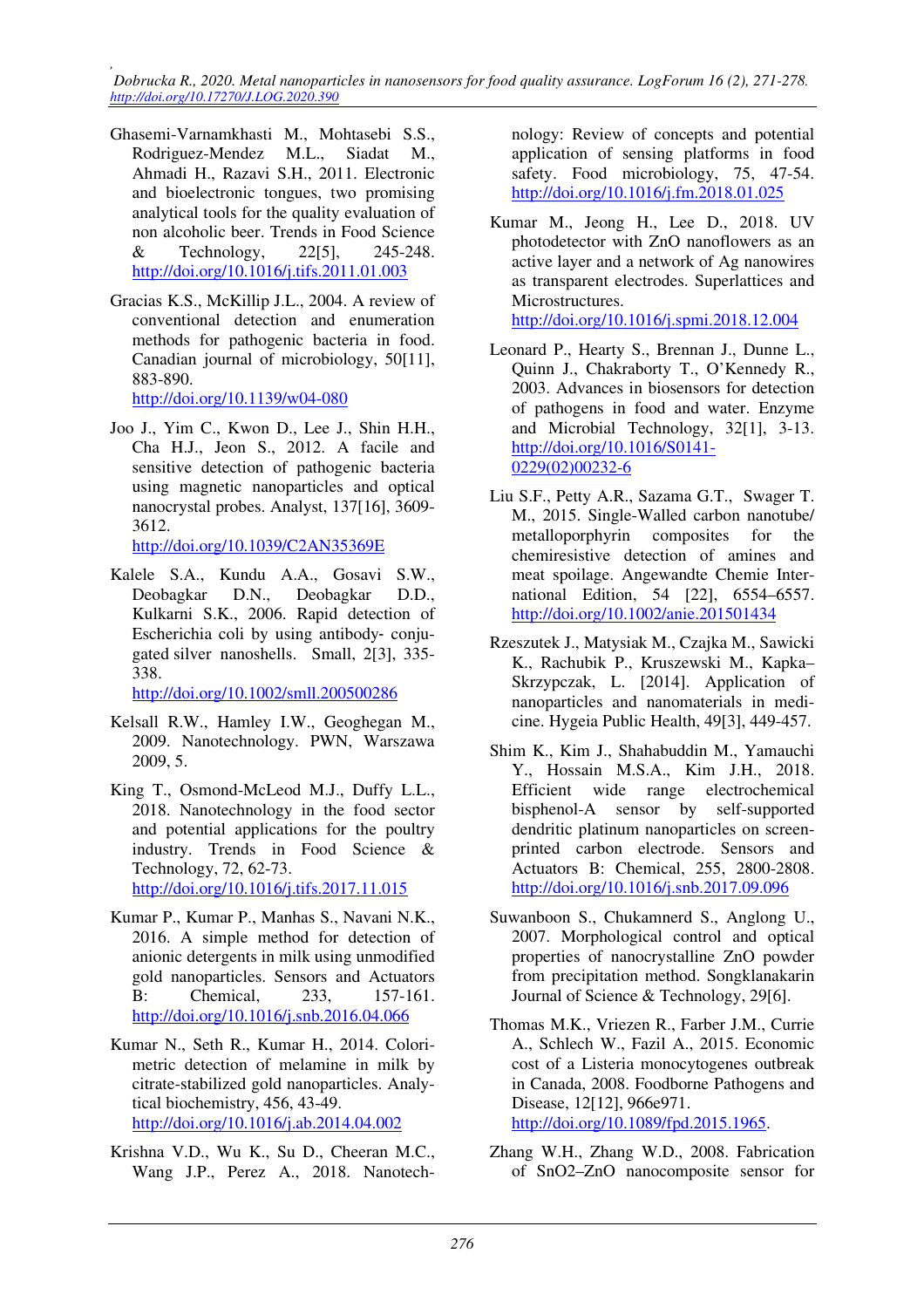*Dobrucka R., 2020. Metal nanoparticles in nanosensors for food quality assurance. LogForum 16 (2), 271-278. http://doi.org/10.17270/J.LOG.2020.390* 

selective sensing of trimethylamine and the freshness of fishes. Sensors and Actuators B: Chemical, 134[2], 403-408. http://doi.org/10.1016/j.snb.2008.05.015

- Zhang Q., Zhang S., Xie C., Zeng D., Fan C., Li D., Bai Z., 2006. Characterization of Chinese vinegars by electronic nose. Sensors and Actuators B: Chemical, 119[2], 538-546. http://doi.org/10.1016/S0925- 4005(98)00160-9
- Zhao X., et al., 2014. Advances in rapid detection methods for foodborne pathogens. J. Microbiol. Biotechnol. 24 [3], 297e312. http://doi.org/10.4014/jmb.1310.10013
- Zhang H., Ming H., Lian S., Huang H., Li H., Zhang L., Lee S.T., 2011.  $Fe<sub>2</sub>O<sub>3</sub>/carbon$ quantum dots complex photocatalysts and their enhanced photocatalytic activity under visible light. Dalton Transactions, 40[41], 10822-10825. http://doi.org/10.1039/C1DT11147G

- Zheng D., Hu C., Gan T., Dang X., Hu S., 2010. Preparation and application of a novel vanillin sensor based on biosynthesis of Au–Ag alloy nanoparticles. Sensors and Actuators B: Chemical, 148[1], 247-252.
- Zheng L., Zhang C., Ma J., Hong S., She Y., EI-Aty A.A., Wang J., 2018. Fabrication of a highly sensitive electrochemical sensor based on electropolymerized molecularly imprinted polymer hybrid nanocomposites for the determination of 4-nonylphenol in packaged milk samples. Analytical biochemistry, 559, 44-50.
- Yang M., Kostov Y., Bruck H.A., Rasooly A., 2009. Gold nanoparticle-based enhanced chemiluminescence immunosensor for detection of Staphylococcal Enterotoxin B [SEB] in food. International journal of food microbiology, 133[3], 265-271. http://doi.org/10.1016/j.ijfoodmicro.2009.0 5.029
- Valdés M.G., González A.C.V., Calzón J.A.G., Díaz-García M.E., 2009. Analytical nanotechnology for food analysis. Microchimica Acta, 166[1-2], 1-19. http://doi.org/10.1007/s00604-009-0165-z
- Wang Y., Fewins P.A., Alocilja E.C., 2015. IEEE Sensor. J. [15] 2015, 4692-4699.
- WHO, 2015. WHO estimates of the global burden of foodborne diseases: Foodborne disease burden epidemiology reference group 2007-2015.
- Wu Q., Long Q., Li H., Zhang Y., Yao S., 2015. An upconversion fluorescence resonance energy transfer nanosensor for one step detection of melamine in raw milk. Talanta, 136, 47-53. http://doi.org/10.1016/j.talanta.2015.01.005
- Yuan J., Tao Z., Yu Y., Ma X., Xia Y., Wang L., Wang Z., Food Control [37]. 2014. 188- 192. http://doi.org/10.1016/j.foodcont.2013.09.0

# **NANOCZĄSTKI METALI W NANOSENSORACH ZAPEWNIAJĄCYCH JAKOŚĆ ŻYWNOŚCI**

46

**STRESZCZENIE**. **Wstęp:** Nanotechnologia jest stosowana w przemyśle spożywczym w celu zapewnienia bezpieczeństwa żywności i jest wykorzystywana zarówno w przetwórstwie żywności, jak i wykrywaniu zanieczyszczeń. Zapewnienie jakości i bezpieczeństwa żywności jest ważną kwestią w łańcuchu dostaw żywności. Aby chronić konsumentów przed skażeniem, zafałszowaniem i psuciem, absolutnie konieczne jest przeprowadzenie oceny jakości żywności, ze względu na narażenie na substancje, które mogą być szkodliwe dla ludzi i środowiska.

**Metody:** W pracy przedstawiono przegląd literatury dotyczącej nanosensorów zawierających nanocząstki metali, które służą do wykrywania obecności zanieczyszczeń chemicznych, patogenów i toksyn, a także do monitorowania stanu jakości żywności. Takie rozwiązania niewątpliwie przyczynią się do utrzymania bezpieczeństwa i jakości żywności.